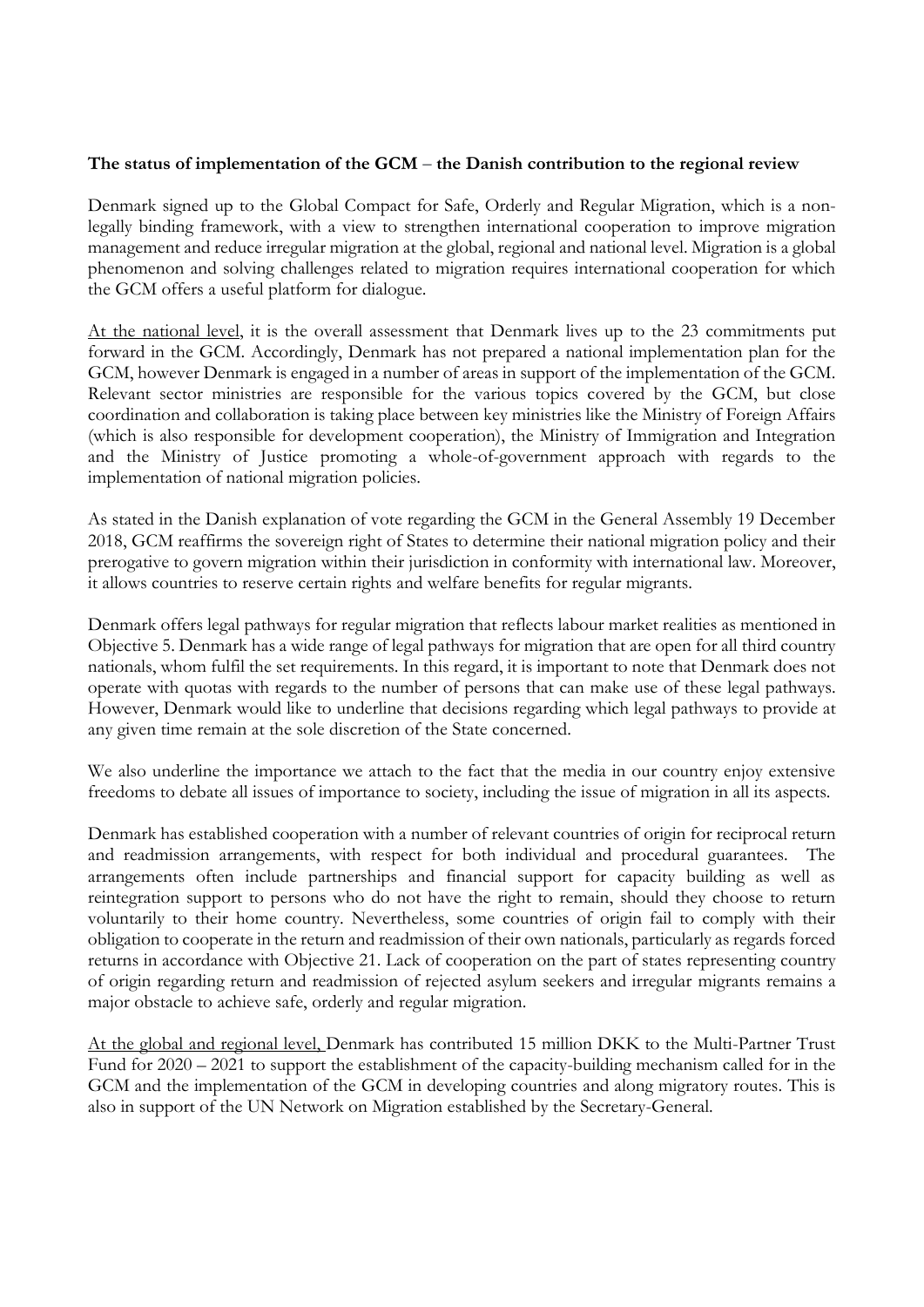Denmark has provided core support to IOM annually since 2018 to support IOM in fulfilling its new role in the UN architecture on migration, including strengthening IOM's organizational effectiveness and in support of capacity building for better migration management and addressing drivers of irregular migration at global level.

The fulfilment of the Sustainable Development Goals (SDGs) is highly relevant for achieving the objectives of the GCM. Since 2017, Denmark has had a joint development cooperation and humanitarian aid strategy, which is guided by the SDGs and includes a strategic aim on "Migration and Development".

Denmark has in accordance with GCM objective 21 (Cooperate in facilitating safe and dignified return and readmission, as well as sustainable reintegration) fostered institutional contacts with relevant officials from countries of origin and destination by appointing an Ambassador-at-Large for Migration with responsibility for supporting return and readmission along with a special adviser on migration issues as well as three regional migration counsellors strategically posted at Danish embassies in select regions. The goal is to maintain and improve bilateral relations, assist in specific readmissions and identify opportunities for enhancing reintegration opportunities in countries of origin as well as funding capacity building efforts in support of countries of origin and transit towards improved migration management. Denmark has furthermore been a member of ERRIN (European Return and Reintegration Network) since June 2016 via an associated partnership agreement. Where ERRIN does not yet have programmes, Denmark has entered into agreement with the European Reintegration Support Organisations' network to provide sustainable reintegration support via local partners<sup>1</sup>.

In accordance with GCM Objective 2, (Minimize the adverse drivers and structural factors that compel people to leave their country of origin), Denmark is a major provider of international development assistance and humanitarian aid and one out of only five countries that fulfil the UN target of providing 0.7 pct. GNI as development assistance. Denmark works with a human rights-based approach to development cooperation and has a strong focus on gender equality.

To better achieve Danish priorities with regards to asylum and migration an Inter-ministerial Migration Task Force has been established to promote solutions that can change the incentive structures behind present and future irregular migration flows including developing capacities in third countries along the migratory routes to secure better management of mixed migration movements. The activities of the Migration Task Force will i.e. contribute to the implementation of the GCM's objectives 2, 4, 9, 10, 11 and 21.

It is of particular Danish priority to improve management of irregular migration, including strengthened border control, combatting human smuggling and trafficking, cooperation on return and readmission, addressing drivers of irregular migration, and enhancing international and regional cooperation on migration. Denmark contributes to IOM and UNODC efforts to combat human trafficking and smuggling of persons as part of the transnational response to smuggling of migrants and efforts to prevent, combat and eradicate trafficking in persons in line with GCM Objectives 9 and 10. Moreover, Denmark has contributed to OHCHR projects on strengthening human rights fulfilment in migration management and border control in the Middle East and North Africa region and the promotion of a human rights based approach to climate related migration challenges in the Sahel Region in line with i.a. Objectives 7 and 11. Denmark is also actively supporting IOM in a number of countries in Africa, Asia and the Balkans with a focus on migration management and capacity building of migration authorities.

**.** 

<sup>1</sup> ERSO has recently engaged with ERRIN in a partnership agreement which endeavours to make services available in some additional countries.